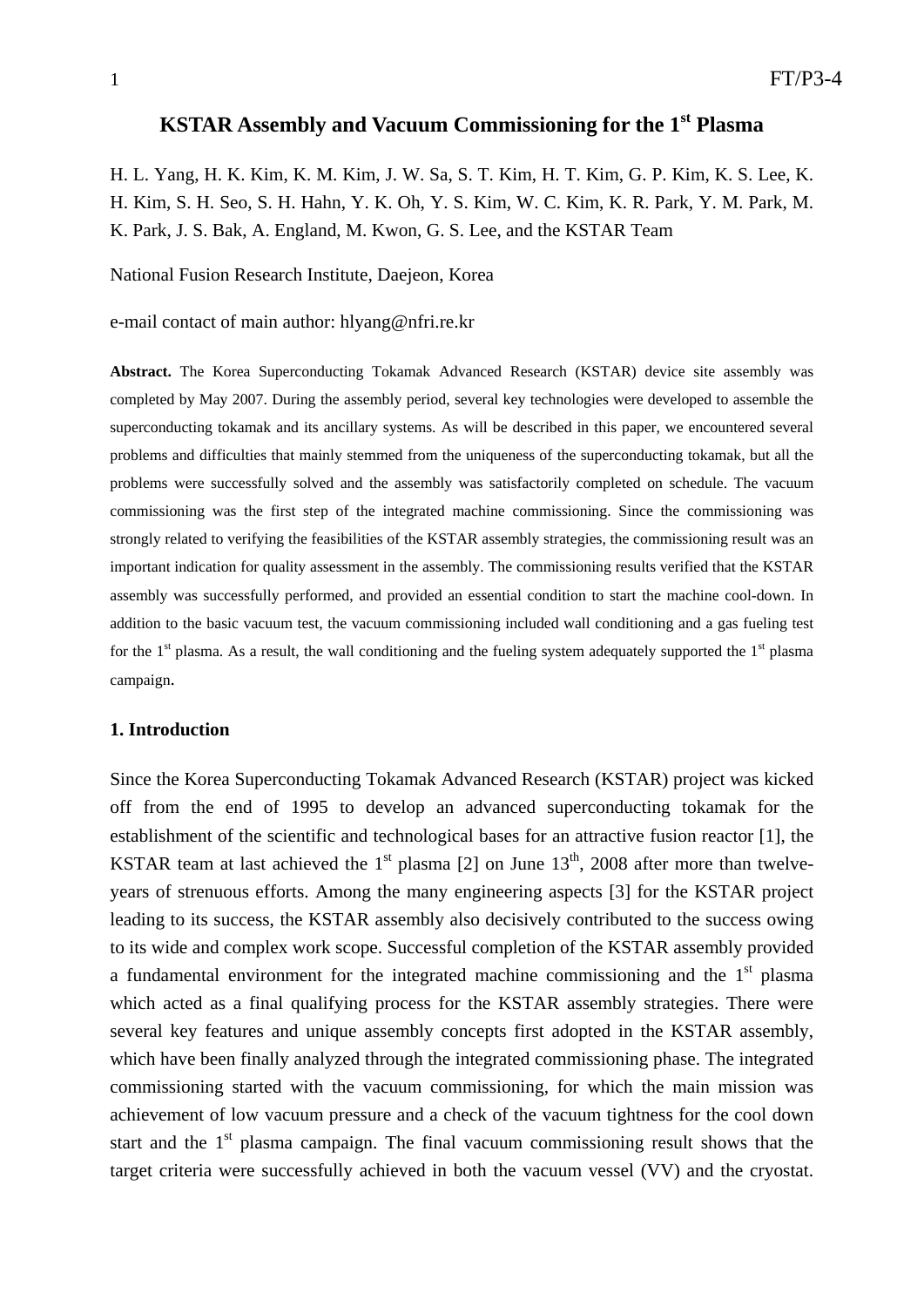The vacuum commissioning also included the VV wall conditioning and fueling experiments. The wall conditioning process continued from the vacuum commissioning stage to the  $1<sup>st</sup>$ plasma experiments. The gas fueling system was fully commissioned before the start of the  $1<sup>st</sup>$ plasma experiment. As a result, the fueling system provided a crucial tool for the successful 1<sup>st</sup> plasma experiment. In this paper, an overview of the KSTAR assembly including its history, key features, and the difficulties met in the machine assembly stage will be introduced. This paper also includes a summarized report on the comparison between the several designed assembly strategies and the results we achieved through the integrated commissioning stage. Moreover, the general configuration and operational results of the wall conditioning and the gas fueling system will be finally introduced in this paper.

#### **2. KSTAR Assembly**

### 2.1 Procedure and History

As described in the detailed procedure in Ref. [4], the KSTAR assembly was implemented in four stages. The first stage that began from the start of 2004 to June 2004 included assembly of the lower parts such as the cryostat support, the cryostat base, and the gravity supports for all superconducting (SC) magnets. During this period, the main assembly tool system that is described also in Ref. [4] was also constructed. The second stage started in July 2004 after completion of the main assembly tools system. This stage covered assemblies of the most important major structures such as that of VV, VV thermal shield (VVTS), toroidal field (TF) magnets, and VV supports. After the TF magnet system was assembled and finally aligned, the last sectors of the VVTS and VV, and the eight-leaf spring type VV supports were assembled in turn by June 2006 as a final assembly step of the second stage. The third stage mainly comprised assemblies for all poloidal field (PF) and central solenoid (CS) coils. The PF6L, the PF7L, the PF7U, the PF5L, the CS coils, and the PF5U coils were installed in turn on the TF structure by October 2006. The third stage covered the final installation and system tests for all in-cryostat components such as the SC bus lines, various kinds of joints, the liquid helium supply and return piping system, and all the sensors. Figure 1 (a) shows all of the assembled PF coils with most of the in-cryostat components. The fourth stage started in early 2007 with final assembly of the cryostat cylinder and its thermal shield surrounding all of the in-cryostat components as shown in Fig. 1 (b). Installation of the cryostat cylinder provided the conditions for final welding of the median, slanted, and  $B&C$  ports of the VV. Subsequent procedures were the assembly of the cryostat lid and its thermal shield as shown in Fig 1 (c), which was followed by the assembly of the top vertical ports of the VV. Two pumping duct systems for the VV and cryostat were simultaneously assembled during the vertical port assembly. As a final step for the machine assembly, all of the VV ports were blanked for vacuum sealing by the end of April 2007.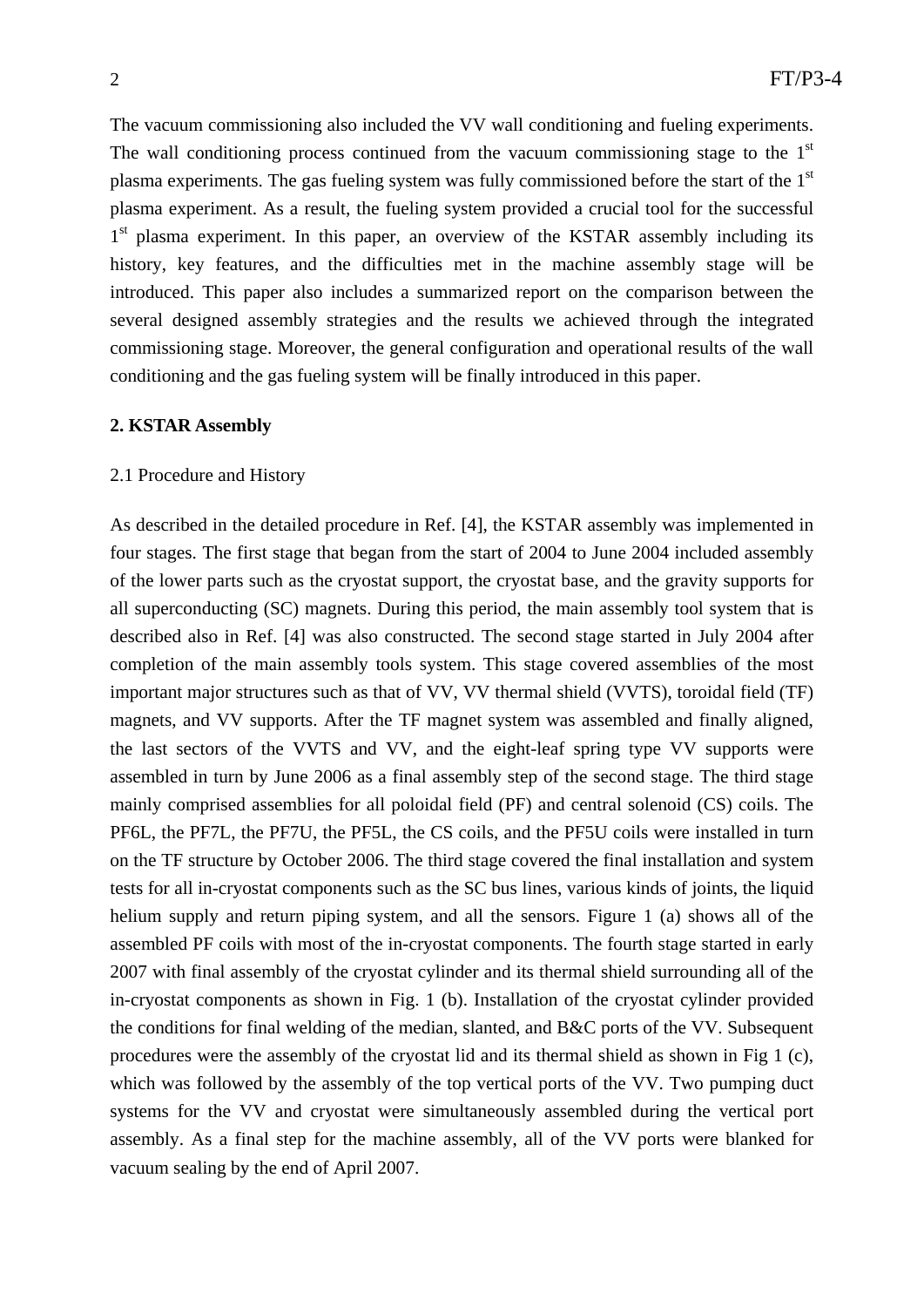

*FIG. 1 KSTAR Assemblies in 2007 (a) Final Inspection for the PF coils and In-cryostat components (b) assembly of the cryostat cylinder (c) assembly of the cryostat lid* 

2.2 Key Features and Results

2.2.1 Radial & Vertical Offset in the SC Coil Assembly at Room Temperature

Because all of the SC coils should be assembled at room temperature and would thermally contract at cryogenic temperature, it was very important for the thermal contraction of the SC coils to be accurately estimated. Comparisons of analysis and calculations of the thermal contraction showed that the TF structure would thermally contract by 8.2 mm in the radial direction at the outermost boundary of the gravity support (7.5 mm at the center of the support), and by 5 mm at the average vertical position at the equatorial mid-plane of the machine in the vertical direction. Therefore, the SC coils were assembled with additional displacements of 7.5 mm outward and 5 mm upward, respectively, from the original designed position to compensate for the contraction. Table 1 and Fig. 2 show the radial contraction at the outermost edge of the gravity support for both the analysis and the measured values. The maximum deviation between analysis and measurement was 0.54 mm, which indicates that the calculation was correctly performed and the assembly concept chose a reasonable strategy.

|             | Radial displacements (mm), @ 11K |              |            |           |
|-------------|----------------------------------|--------------|------------|-----------|
| TR No.      | Sensor Indication   Contraction  |              | <b>FEM</b> | Deviation |
|             | (Reset at $311 K$ )              | from $293 K$ | analysis   |           |
| <b>TR01</b> | $-8.59$                          | $-7.93$      | $-8.2$     | $-0.27$   |
| TR 02       | $-8.26$                          | $-7.67$      | $-8.2$     | $-0.53$   |
| TR 03       | $-8.33$                          | $-7.66$      | $-8.2$     | $-0.54$   |
| TR 04       | $-8.26$                          | $-7.71$      | $-8.2$     | $-0.49$   |

TABLE 1: RADIAL DISPLACEMENT OF THE TF *FIG. 2 Radial displacement of the TF* 



 *structure during cool- down*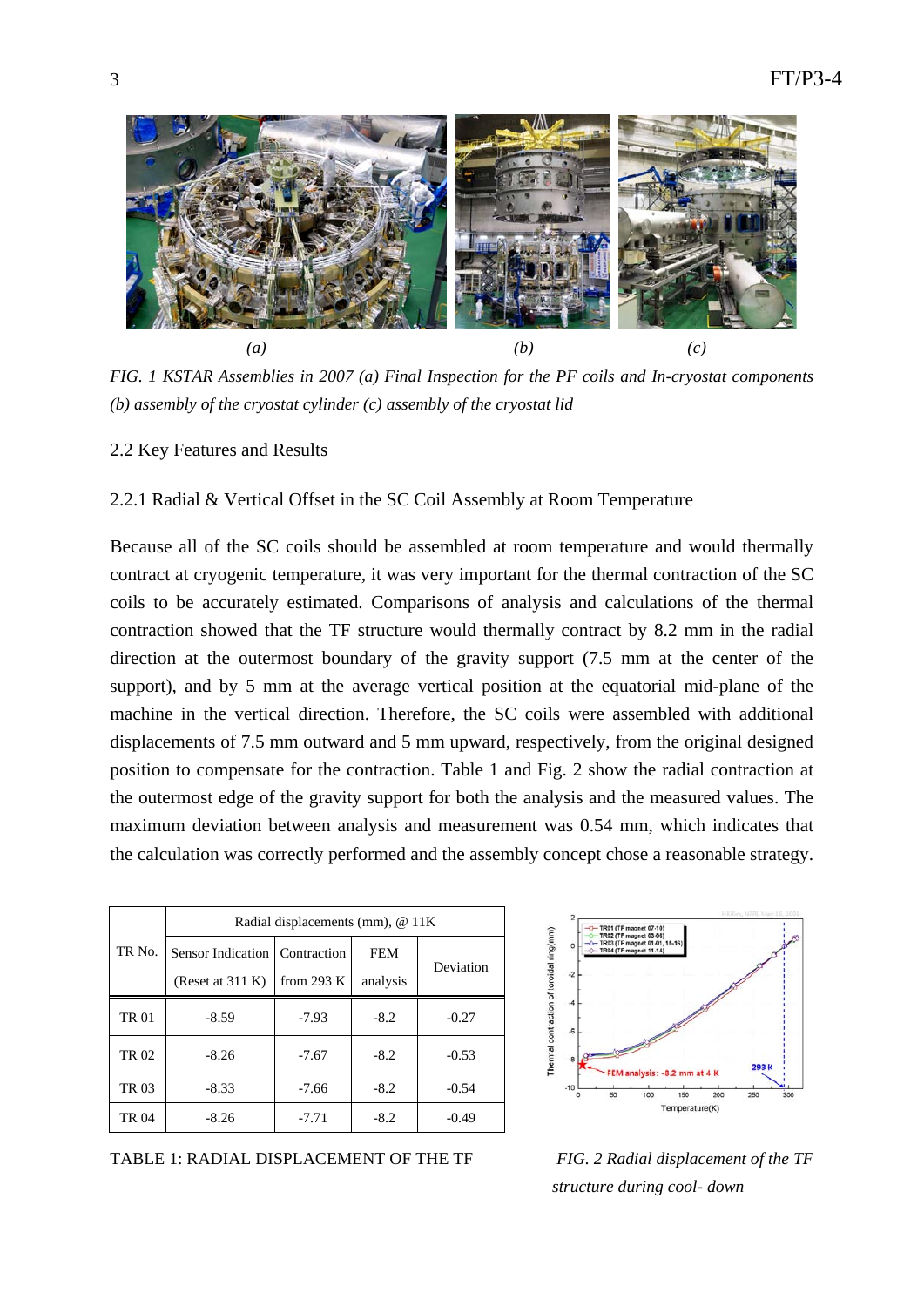# 2.2.2 Assembly Concept of the TF Magnets

A unique feature in the KSTAR assembly was assembly of the TF magnets [5]. The  $337.5^\circ$ sector of the VV and the VVTS were completed through site welding. After final installation of the VV and VVTS, each of the sixteen TF magnets passed through the  $22.5^{\circ}$  gap of the VV. Each of the sixteen TF magnets was rotated around the VV to the final position with help of a special tool system to accurately control the TF magnet positions owing to the narrow clearance between VVTS and TF magnets. This concept has several advantages as follows:

- (i) Individual handling and alignment of the TF magnets minimized the assembly tolerance in spite of the welding distortion of the VV in the site welding
- (ii) Minimized the site welding point and uncontrollable welding distortion of the VV
- (iii) Localized the non-destructive test (NDT) and vacuum leak test point to VV sector 3

The assembly concept of the TF magnets was satisfactory, and the assembly tolerance for the TF met the tight requirement (allowable assembly tolerance: less than  $\pm 1$ mm) [6]. As the tolerance was measured at room temperature for the geometrical axis, the actual error field in the presence of the TF field should be measured to finally identify the feasibility of the assembly tolerance. The geometrical displacement measurement of each TF magnet after cool down showed that the relative displacement of the TF system was negligible, but a quantitative analysis of the error field was not implemented in the  $1<sup>st</sup>$  plasma experiment. The error field analysis will be carried out in the next campaign in 2009 with various methods including electron beam trajectory measurements [7].

# 2.2.3 Vacuum Leak Test of the VV in the Site Welding

After the VV is surrounded by the VVTS and TF magnets, it is almost impossible for the VV to be repaired in the event of a vacuum leak at the site-welding seams. Therefore, the most critical path in the assembly was to verify that the vacuum tightness of the VV was achieved. The sectors 1 (180° sector) and 2 (157.5° sector) were individually tested for vacuum leaks at the factory utilizing the double-walled configuration of the VV [8]. This method was similarly adopted after site welding of the VV to form the 337.5° sector. Figure 3 shows the 337.5° sector under helium leak test. However, this method could not be applied for the site welding of the VV sector 3 (22.5° sector). If any defect exists in the outer wall of the sector 3, there is no chance to repair it due to the existence of the VVTS and the TF magnets. This required that every welding point on the outer wall should be tested before the start of welding of the inner wall. Small chambers attached along the welding seam by rubber sealant provided localized vacuum condition as shown in Fig. 4. All the welding seams of the VV sector 3 outer wall were successfully tested for vacuum leaks with various combinations of small chambers and by spraying helium from the outside of the outer wall.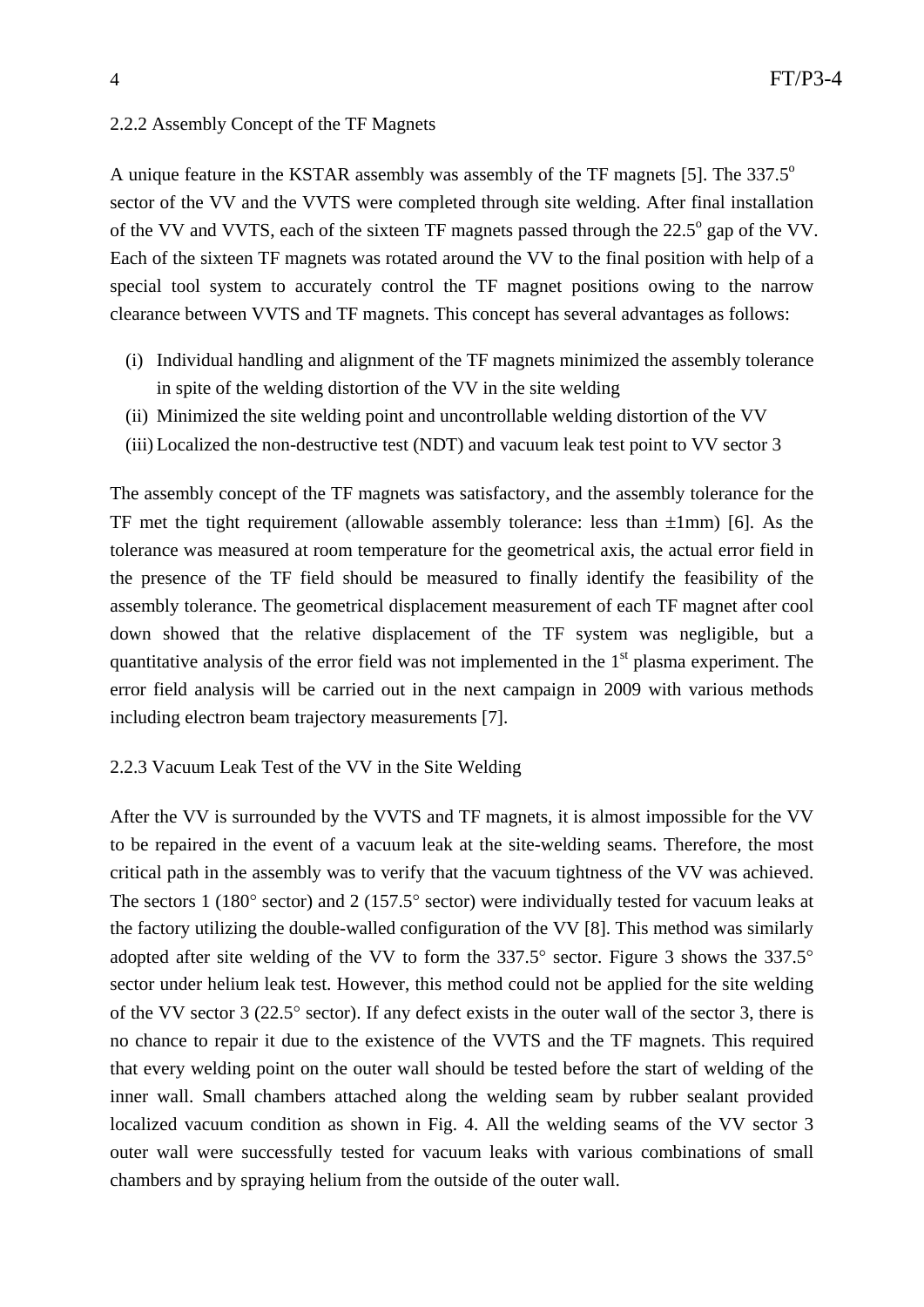



*FIG. 3 VV 337.5*° *sector under leak test FIG.4 Vacuum chambers for leak test on the sector 3* 

# 2.2.4 Assembly of the Port Modules

Each of the 72 ports of the VV was assembled onto the VV as a module of port and bellows assembly through a tunnel in the pre-installed port thermal shields. The most important aspect for this assembly concept was that both of the port stubs on the VV and on the cryostat should coincide with each other. The VV and the cryostat were carefully monitored in the fabrication and assembly tolerances for this purpose, and the port modules had 10 mm of additional margin in length for the case of an excessive distance between the two port stubs exceeding the designed port length. The port modules were finally fabricated on site to accurately fit the port to the stubs. Nevertheless, some ports inevitably lost a wall thickness of as much as 3 mm from the initial 12 mm in the welding of the port to the stubs due to excessive lateral displacement that could not be accommodated by site fabrication.

# 2.2.5 Pre-loading in the Sub-assembly of the CS Coil and Structure

Because the CS coils must be sustained by compressive force and friction between each coil, applying a pre-load during the room temperature assembly was one of the most important issues. The principle of pre-loading is to use the differential thermal expansion between the coil stack and the structure. The issue was partly solved by applying a pre-load of up to 749 tons to the CS stack with thermal expansion of the CS structure by heating the structure, which was followed in turn by adjustment of the spacers and cooling the structure back down to room temperature. The target value of the pre-loading (1,300 tons) was not achieved because of excessive heating of the coil due to the heat radiated from the adjacent structure. More than additional 100 tons of pre-loading was expected after cool down to cryogenic temperature due to the different thermal contraction between the coil stack and the structure. However, the strain measurement result after cool down was in the reverse direction to the expectation. More thermal contraction in the coil stack than that in the structure resulted in a relaxation of the pre-load from 749 tons to 700 tons, which is 54% of the required value. This result seems to stem from an under-estimation of the thermal expansion coefficient of the coil stacks, and from the uncertain properties of the non-metallic materials including the G-10 rings between the adjacent coils [9]. The main concern is whether the coil stacks remain in a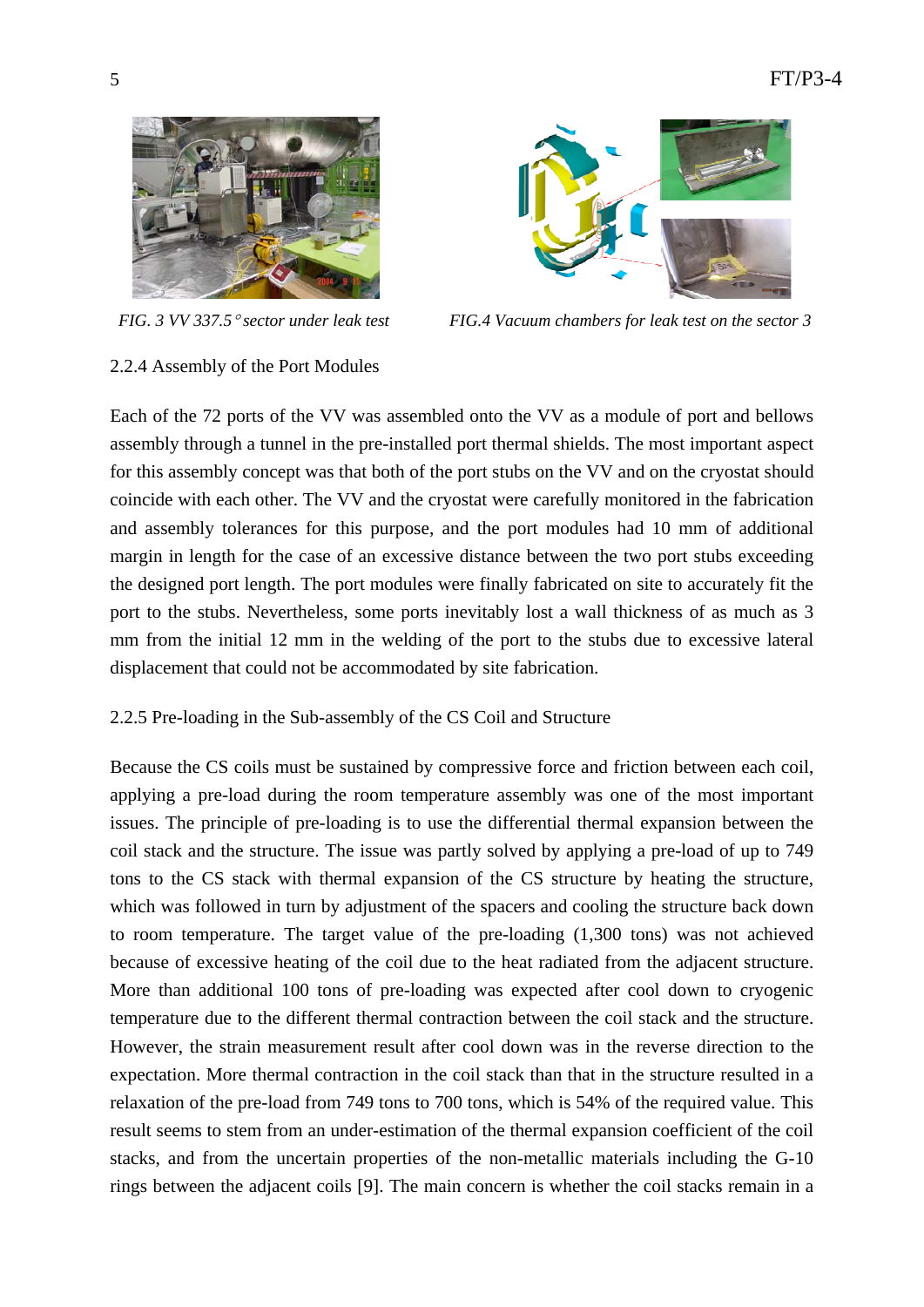vertical compressive state from the insufficient pre-loading. Several analysis reports showed that the coil interface still locally preserves the compression state under the worst case scenario, which means that the CS coils are safe in the operation phase. However, further careful investigations should be made to assure the machine safety in the operation phase.

### **3. Vacuum Commissioning**

As the final step for the quality verification of the KSTAR assembly and the first step for the integrated machine commissioning, the first vacuum commissioning started in June 2007 after the assembly finish. The main mission of the commissioning was to achieve the target base pressure in both the VV ( $\leq 5 \times 10^{-5}$  Pa) and the cryostat ( $\leq 1 \times 10^{-2}$  Pa), respectively, for the 1<sup>st</sup> plasma campaign and the start of the cool down. The other important task was to check the leak rate of the whole system, and to repair any leak point in case of a tiny leak being found. The base pressure in the vacuum vessel reached  $5\times10^{-6}$  Pa in the first trial, and no detectable leak was found when the sensitivity of the He leak detector was maintained at  $5\times10^{-11}$ Pa⋅m<sup>3</sup>/sec. The vacuum pressure in the cryostat also reached  $5\times10^{-3}$  Pa in the first attempt. However, the He partial pressure continuously increased when the thermal shield was pressurized to 25 bars. This was clear evidence of tiny leak in the cryostat thermal shield. It took almost three months to pinpoint the leak point, and the leak point was found in a small bellows for the cryostat thermal shield. After the bellows was removed and replaced, there was no symptom of He leakage for all components contained in the cryostat. The second vacuum commissioning started from March 2008. Figure 5 shows the vacuum history during the whole commissioning period. As shown in Fig. 5 (a), the base pressure of the VV reached below  $5.0\times10^{-5}$  Pa within 12 hours from the start of the evacuation, and the pressure was maintained in the range of  $2.5 \times 10^{-6}$  Pa before baking. While the VV was baked up to 100 degree Celsius, the pressure continuously increased up to the  $10^{-5}$  Pa range. After the baking process, RF-assisted glow discharge cleaning (GDC) was carried out using hydrogen and helium gas for 24 hours and 72 hours, respectively [10]. As shown in Fig. 5 (b), the vacuum pressure of cryostat also reached  $2.5 \times 10^{-4}$  Pa stably within one day.



*FIG. 5 (a) Vacuum history of the vacuum vessel FIG. 5 (b) Vacuum history of the cryostat*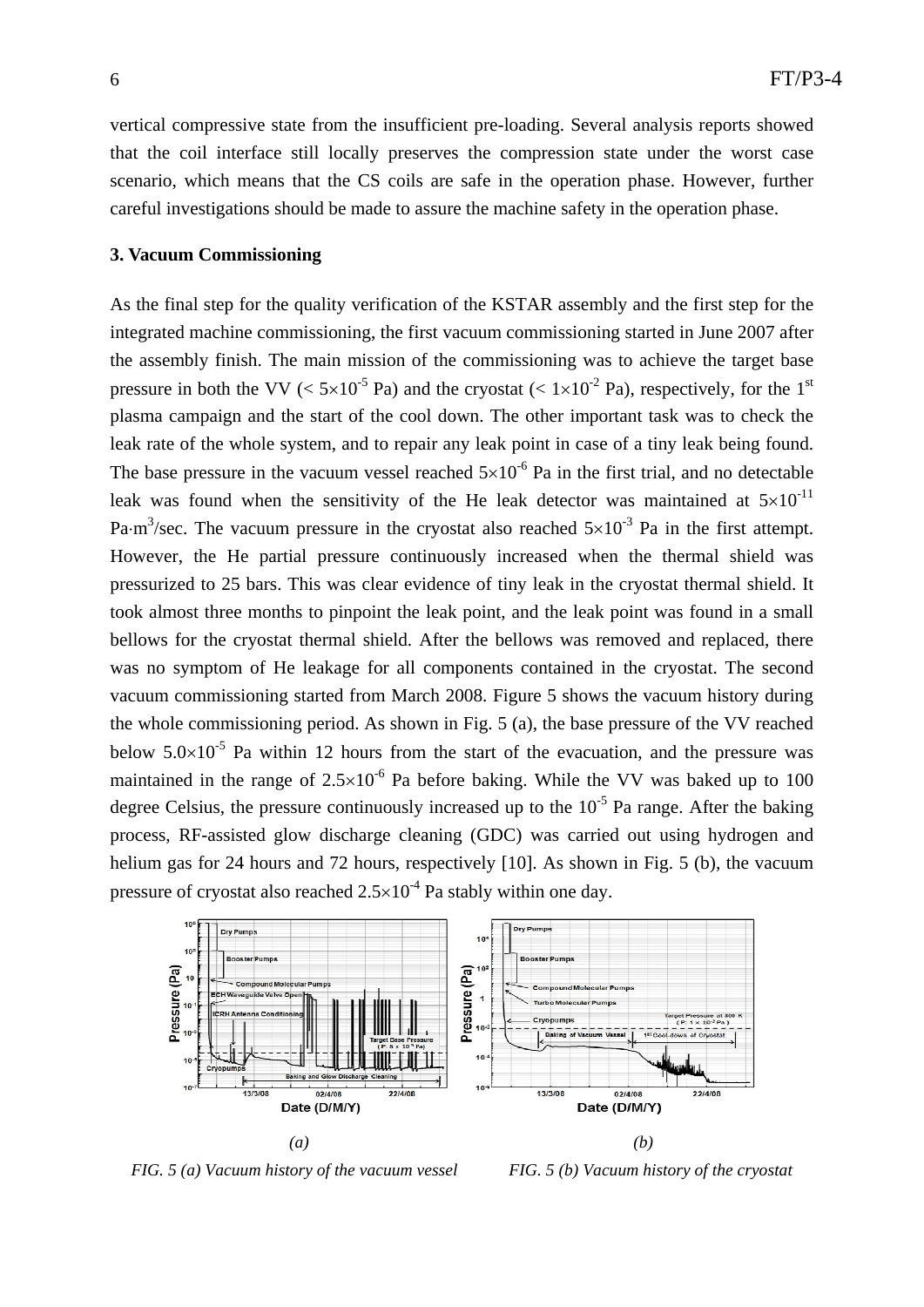For the final confirmation of vacuum tightness at room temperature, all cryogenic circuits including superconducting magnets were pressurized to 20 bars with helium gas. In this final leak test, there was no evidence or symptom of a helium leak. As the machine was cooled down toward 4.5 K, the cryostat vacuum gradually decreased to  $2.5 \times 10^{-6}$  Pa. Especially, the cryostat vacuum drastically decreased at around 40 K. Many peaks on the curve of Fig. 1(b) were caused by the bursts of trapped air from bus-line insulation parts, which were cured by a gas-bag impregnation method. These peaks gradually disappeared below 15 K.

In addition to the GDC, ion cyclotron resonant heating (ICRH) discharge cleaning was routinely performed between shots at a TF field of 1.5 Tesla in the  $1<sup>st</sup>$  plasma experiments. Figure 6 shows the He plasma generated by the ICRH system. The ICRH discharge cleaning was operated between plasma shots for  $5~10$  minutes with less than 30 kW RF power. The working gases were hydrogen and helium, and typical gas pressures were  $2.5 \times 10^{-5} \sim 2.2 \times 10^{-4}$ mbar. However, the impurity removal rate showed that the ICRH discharge cleaning was not effective by comparison to the GDC [11]. The ICRH discharge cleaning should be further investigated in the next campaign with increased RF power after active water cooling for the antenna is prepared. The gas fueling system consisted of two gas dosing valves for the discharge cleaning and one Piezo valve for the fast gas puffing with a 1 msec. time response. The Piezo valve was controlled by the plasma control system (PCS) for feed-forward or for feedback density control in the  $1<sup>st</sup>$  plasma experiments. Figure 7 shows a typical sequence of gas fueling in the first plasma experiments. The primary gas puffing was applied for prefilling to the middle of the  $10^{-3}$  Pa range, which was followed by additional secondary gas puffing at the moment of the PF blip. Although there were several minor troubles in controlling the gas puffing system, both the hardware and the control system for the fueling system operated well and adequately supported all experiments in the  $1<sup>st</sup>$  plasma campaign.





*FIG.6 View of the ICRH discharge cleaning FIG. 7 Gas puffing sequence in 1st plasma campaign*

# **4. Conclusions**

The KSTAR assembly has been successfully completed in quality and schedule in spite of its technical difficulties. The assembly was finally verified in the quality and in the newly adopted strategies through integrated machine commissioning and the  $1<sup>st</sup>$  plasma campaign.